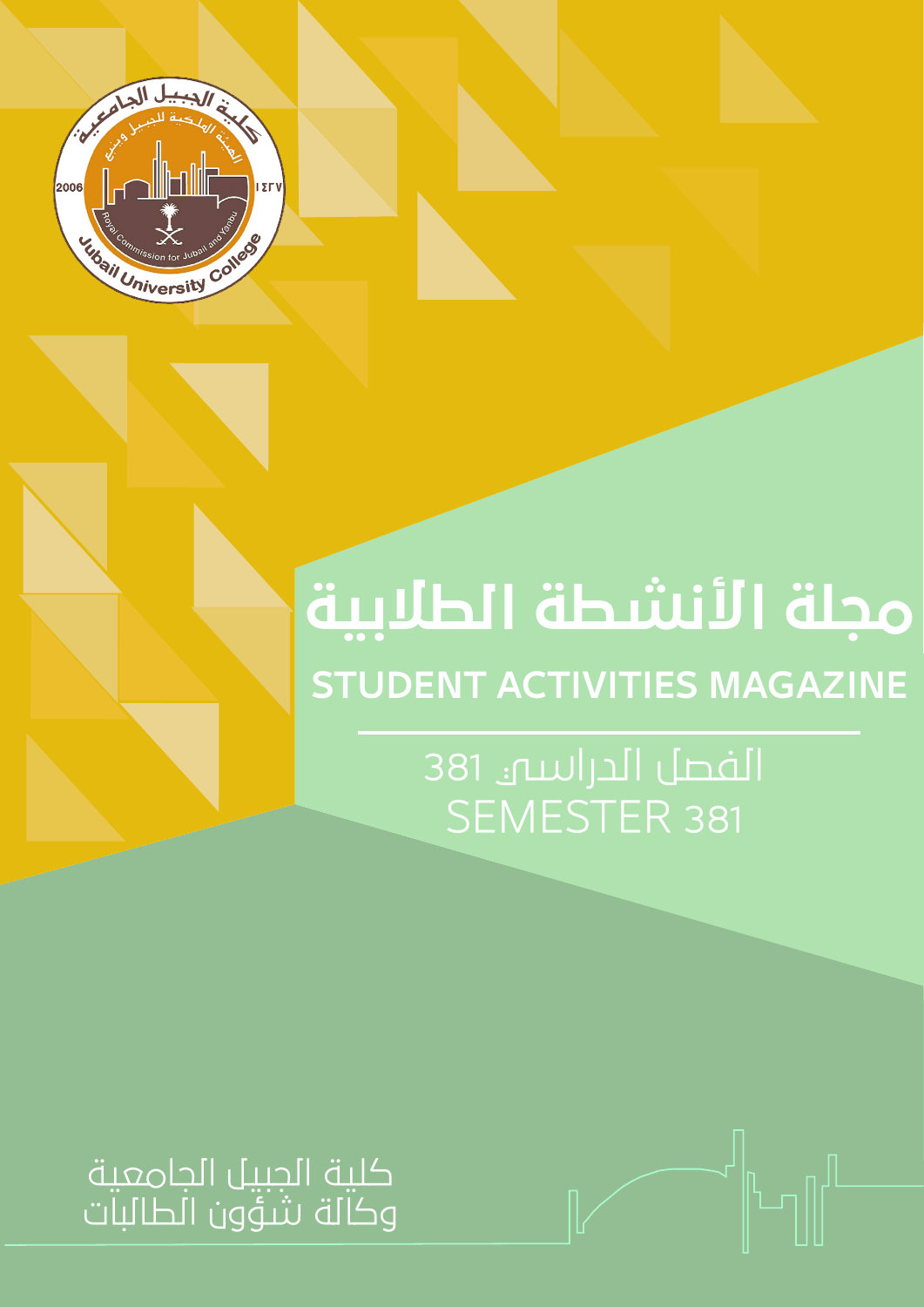# **Shine With Us**

The basic investment of any educational edifice is the student. The learning process is centered on the student and comes the students' activities as a complementary. It is the place where the student can develop her talents and expand her perceptions through participation and preparation of various extracurricular programs, either cultural, social and sports ones, In a way the student can get the knowledge and experiences that sharpen her personality, especially that the trends of the labor market and its requirements under the vision of the Kingdom of 2030 differed from what was previously so the participation of the student in the extracurricular activities is equally important as the importance of her scientific achievement and academic GPA level. Therefore, dear student try to develop of your credit of extracurricular activities through attending courses, lectures.

Bshayer Alkaltham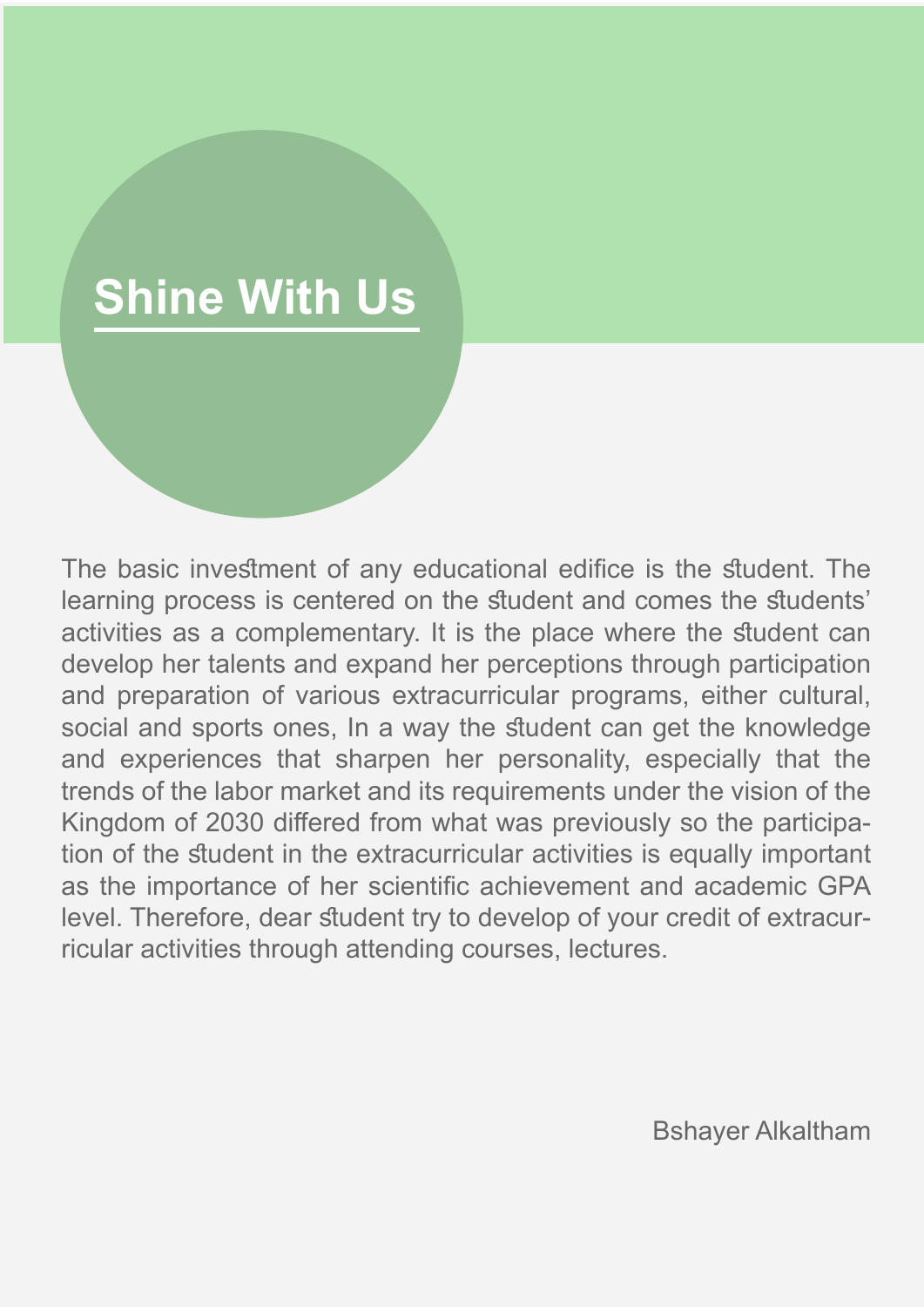# **Student Clubs**

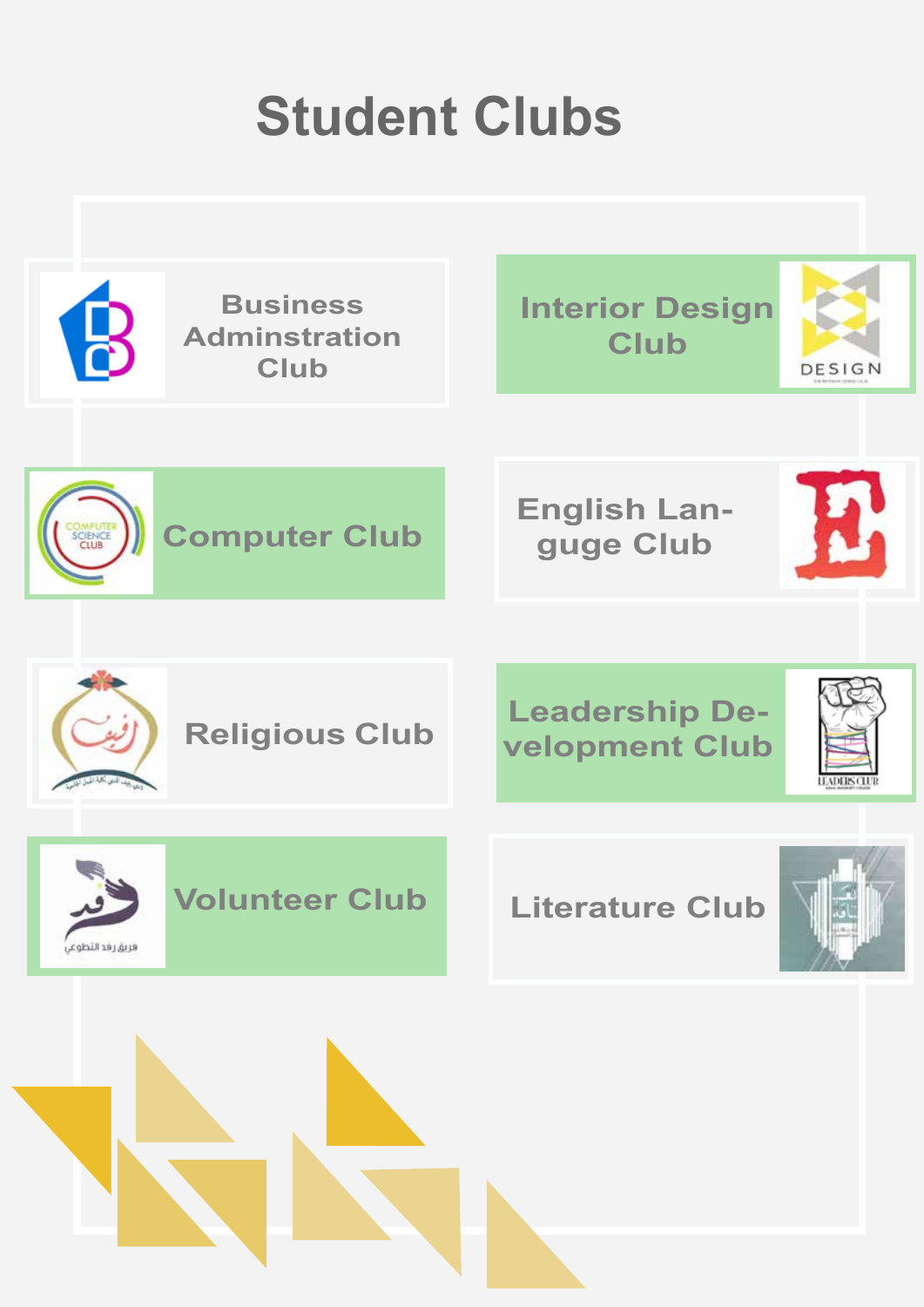

## **Number of Activities**



## **Number of Beneficiaries**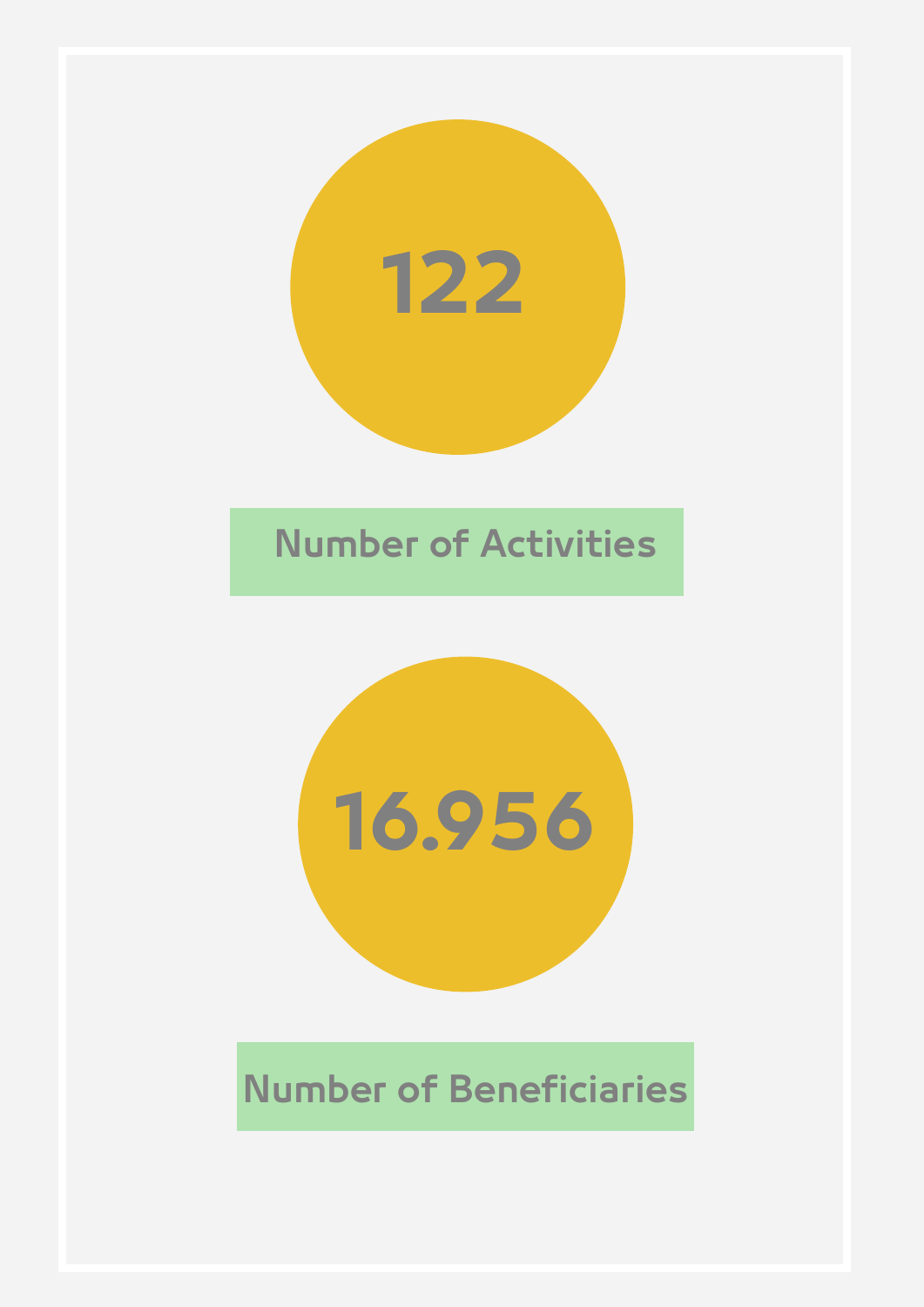# **Thanks and Appreciation**

I would like to extend my thanks to the members of the Leaders Club for their continuous efforts in activating the club's activities, despite the challenges we have experienced.

What distinguishes the members of the Leaders Club is the passion, ambition, team spirit and innovation to reach excellence, and that's what they really should be thanked for.

#### Supervisor of Leaders Club Wafa AlOsimi

To the flowers of literature and culture...

To those who disseminate their creativity through the club activities, continue to give more and more excellence.

There is no doubt that student clubs are the perfect place in university life to breathe your creativity and develop your skills

I wish for you to continue glowing year after year..

Thank you from my heart

#### Supervisor of Culture Club Bshayer AlKaltham

You were a symbol of love and tenderness, diligence, perseverance and creativity. Thank you for the amount of happiness that you have left inside of us and the greatness of your giving. Thank you from the depths of our hearts, with you the semester was more beautiful, more vibrant and creative.

#### Supervisor of Volunteer Club Rehab AlHoli

To the wonderful Religious Club members…

At the beginning, you were keen to serve your religion. So, the result was a blessed time and knowledge, and the blessings you have found in your life. Which led to more loyalty toward the club, and the college.

In this semester (381) you bear the club responsibility …

Thanks to the one who led the club took out of the most beautiful of its members (Yaman Al Saidi) so they created and innovated.

#### Supervisor of Religious Club Nora ALJutaily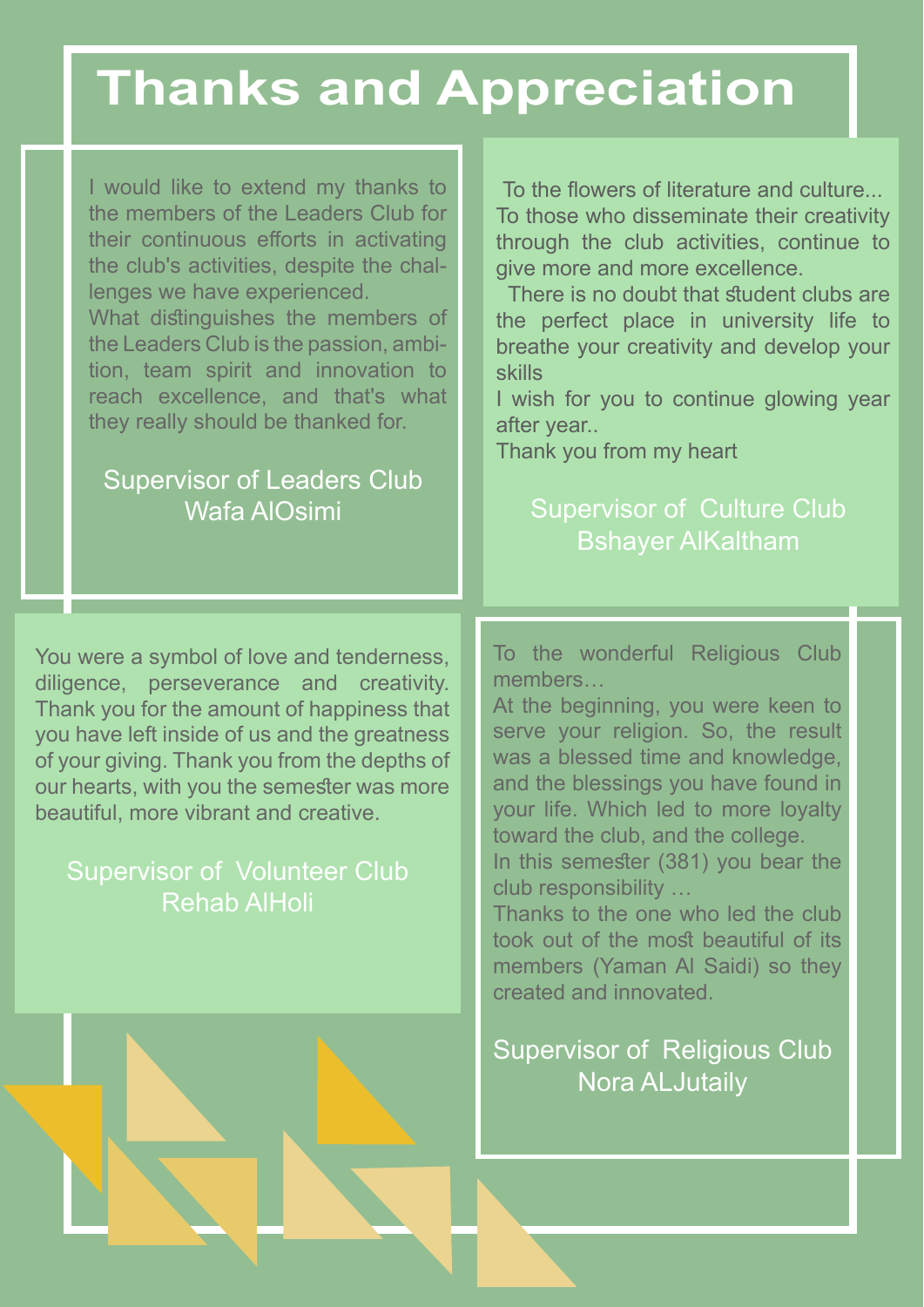Be confident that your participation and constant presence in all club's activities are those who make the difference and raise the level of both the club and the department for the better.

I would like to thank you for your continuous support for the club which is part of our success. As an English Language Club Supervisor, I would like to express my pride to our hard working and energetic students. Be confident that these efforts that we have made together will not be wasted, it surely will reflect on your academic achievements

#### Supervisor of English Club Shikha AlYalak

Dear Computer science members..

My hopes that I passed to you this year has blossomed into a beautiful reality. Your creativity has added a lot of magnificence to the club. Glad to see your achievements and proud of your cooperation to complete all activities with passion and enthusiasm

I look forward to more of you in the future and I am confident that the sky is your limit so don't stop until you reach it.

I thank every effort you have made and every activity you have accomplished, your success is my success and we are all one

Supervisor of Computer Science **Club** Sara AlMulhim

The words of gratitude to the members of the Business Club are hard to be expressed for their enthusiasm and continuous effort that help in spreading knowledge among the activities beneficiaries, as well as the significant difference they have made in the development of the club and its prominence in the college, which reflected the honorable image of the club. I wish the Almighty to bless in their continuous efforts and giving.

Supervisor of Business Club Shikha AlYalak

To members of the Interior Design **Club** 

This club was built of the foundation of effort, decorated by creativity, disseminated through knowledge. All of that leaned on your sleeves and smile , thank you. May almighty reward you greatly..

Supervisor of Interior design **Club** Hana AlMaktoom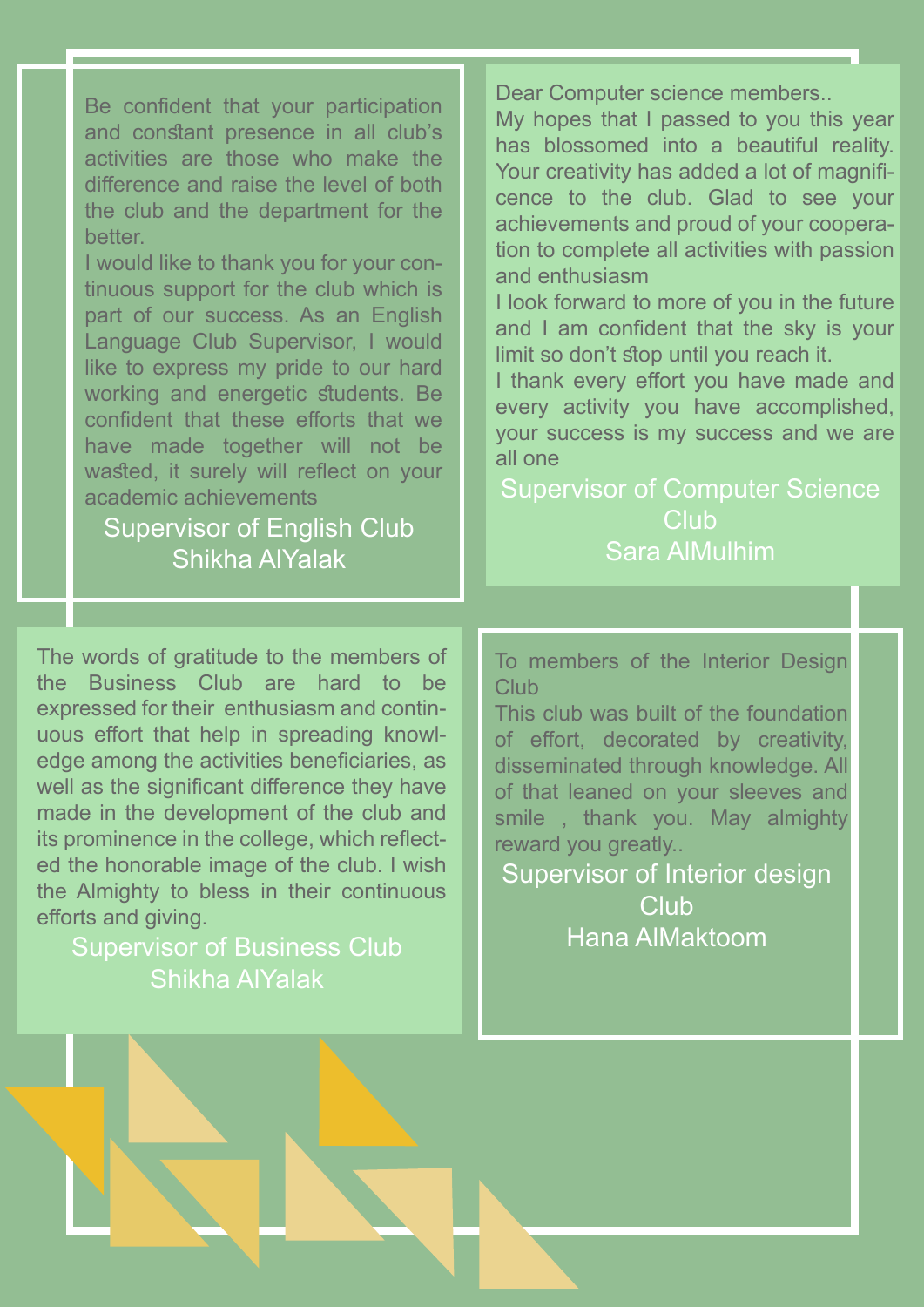# **Opening Ceremony of the Students Activities**

Jubal University College, represented by the Deputy of the Students Affairs, held the opening ceremony of the student's activities. The event was attended by the students, staff, faculty members, clubs members and supervisors.The ceremony started by introducing the clubs (Business Club, Computer Science Club, English Club, Interior Design Club, Religions Club, Culture Club, Volunteer Club, Leader Club). Then, the student activities specialist represented the achievements of the activities and urged the students to join the clubs as its the source for building students personality, discovering the talents, acquiring the skills needed in the career life, as well as spreading the spirit of social responsibility. The ceremony ended with clubs registration. Then, the eighty-seventh National Day of Kingdom of Saudi Arabia under the slogan "May God Save the Country" was organized with various activities like: establishing a web page to express the love for the country, documentary film about the kings of the Kingdom and their most prominent achievements.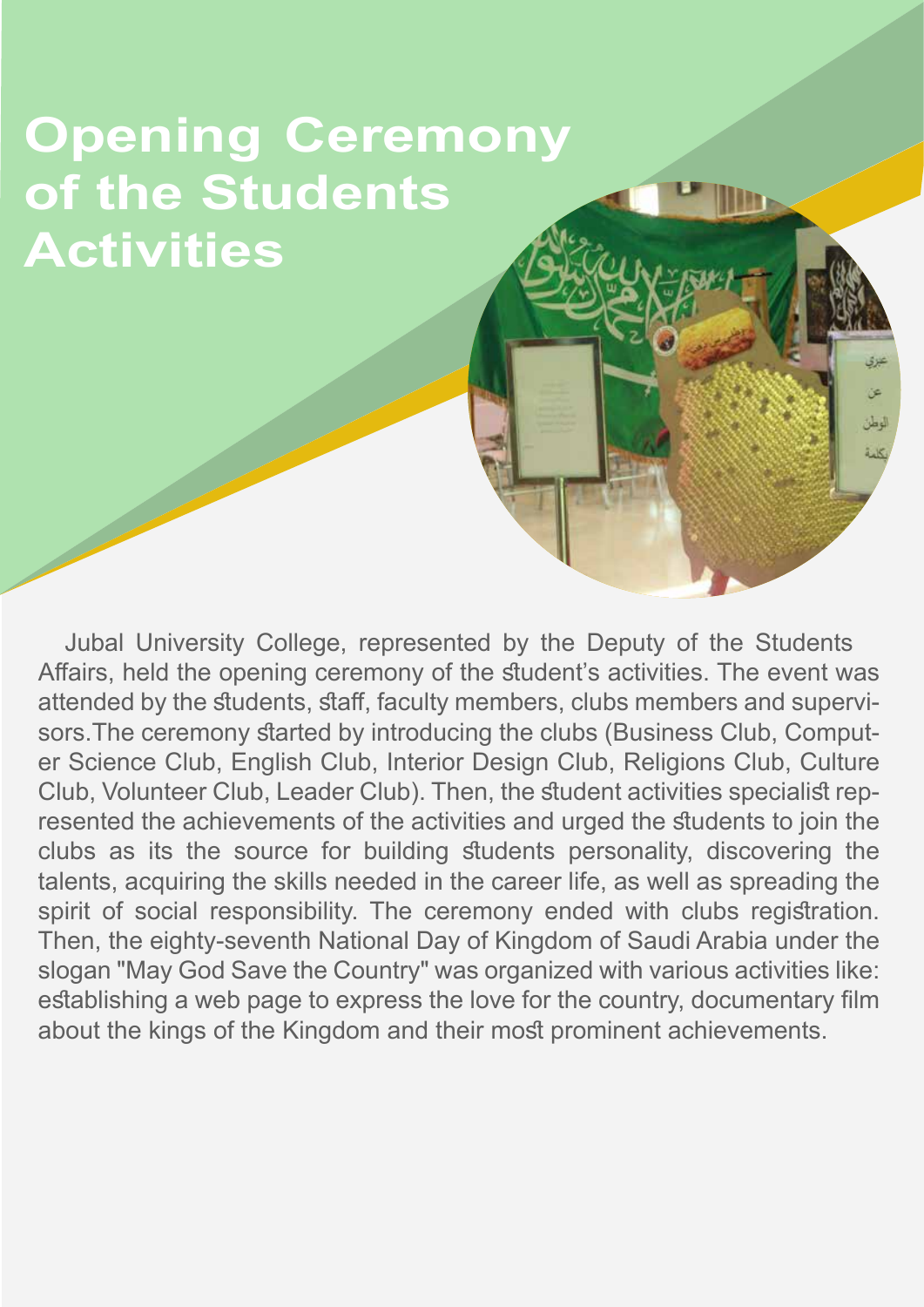## **The Annual Ceremony of The Students Council**

Jubail University College -female branch celebrated the honoring of the student Council members for the academic year 2016/2017 and announcing the new Student Council members for the current year 2017/2018.

The event started with the activities specialist' thanks and appreciation to the members of the student council and praised the spirit of the team which distinguished the members of the council and reflected in their performance. Then, college deputy for Students Affairs of the year 2016/2017 Ms. Maha Al-Hajji presented words of thanks and appreciation for their efforts during the year and the achievements of the council since its inception.

Subsequently, the leader of the Student Council, Noura Al-Qahtani, thanked all those who contributed to achieve the success of the Student Council's tasks, and the members of the team who had a great role in achieving the Council's accomplishments. Then, She spoke about her journey as a leader of the Student Council and the experience she have got.

Thereafter, the acting college deputy for Students Affairs honored the members of the Council: Norah AlQahtani, Razan Al-Ghamdi, Atheer Al-Husseini, Elaf Al-Hajjar, Alaa Al-sirafi, Taghreed Alghanim, Fatima Al-Najidi, and Maha Al-Guwairy.

At the end, the new Student Council has been announced and Lujain AL-Ghanmi received the highest percentage of students votes to become the leader of the council followed by the members by the highest votes: Reham Al-Harbi, Hanouf Al-Issa, Sarah Al-Adwani, Shorouq Al Mowallad, Reem Al Buainain, Rahaf Al Sulami, and Amani Al Zahrani.

We wish them a year of great progress and success.

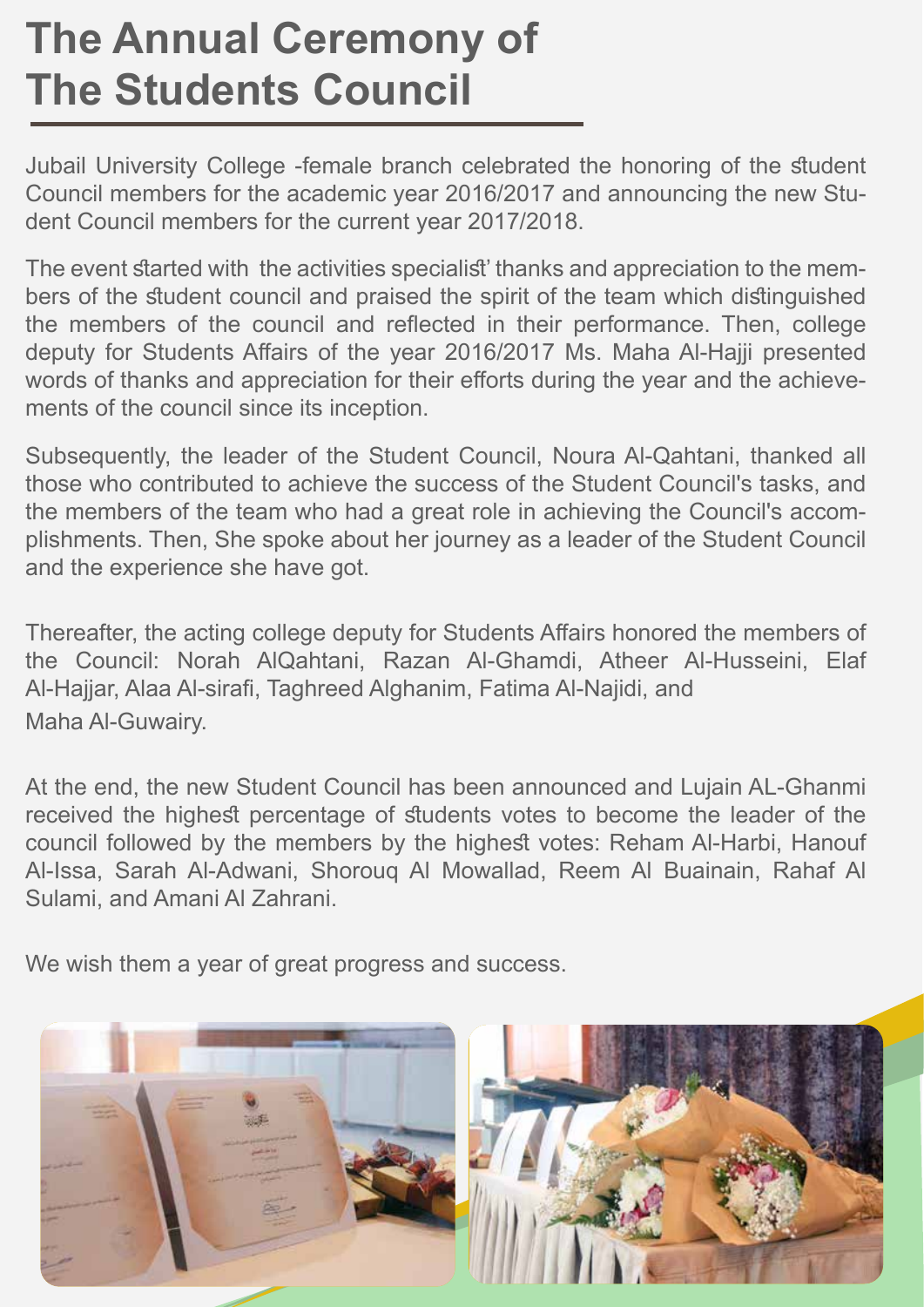## **Business Cycle Exhibition**

Business Administration is the dominant of countries' development and the key for better standard of living among communities. Business Cycle is an exhibition that represent the business environment conveying explanation of business requirements to allow visitors to be aware of the procedure followed in the organizations to run successfully.

It showed students the key departments in every organization and what are the responsibilities of each functional division.

Each functional division has its own booth where the members presented a valuable information in an interactive way using posters, brochures and modern techniques to explain the use in different departments such as presenting the approach for making an electronic commercial registration certificate.

Furthermore, the students were given the opportunity to market and sell their products as an application of business knowledge that has been encountered in classes.

The Business Club extends its sincere thanks and appreciation to all those who contributed to the success of this event.



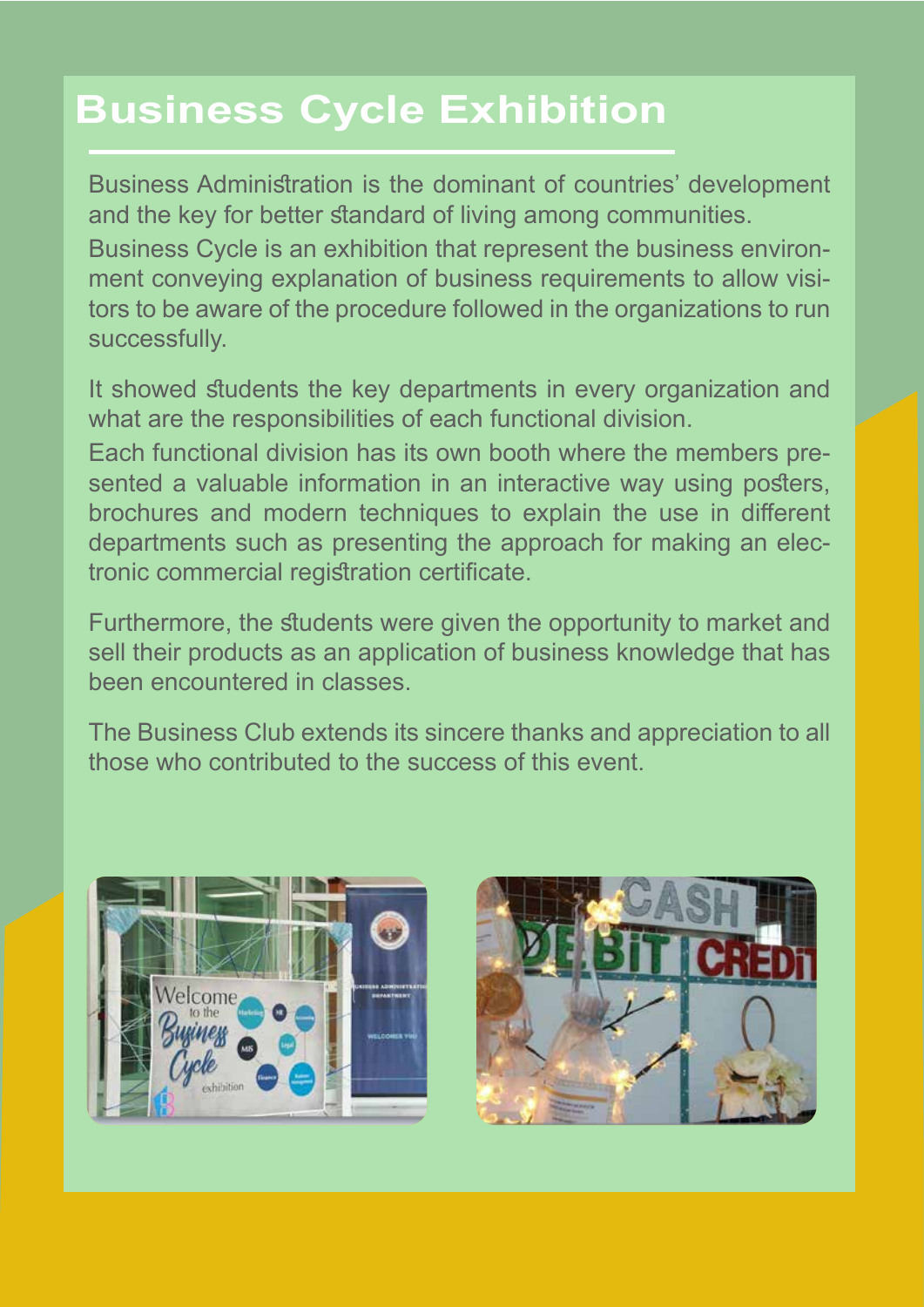# **JUC Tank Competition**

Business Adminstration Club in Jubail University College- Female branch organized JUC Tank Competition that represents the real application of business knowledge and gives the chance to students who are possibly the future entrepreneurs to present their projects and win a prize of SR 4000 to utilize it in the improvement of the project.

There were 11 participants from different departments who presented their ideas to the judges. The judges evaluated them according to certain criteria and announced the winner.

The prize has been received by Maha Al-Hassoon for her project (I Hear), which is an application for translating the spoken language into sign language by recording the spoken words and translating them into sign language to assess the communication with the special needs people.



 $\n *C Ch Ch Ch Ch Ch Ch Ch Ch Ch Ch Ch Ch Ch Ch Ch Ch Ch Ch Ch Ch Ch Ch Ch Ch Ch Ch Ch Ch Ch Ch*$ Thank vou SHEAR 假螺器形象形成型 もだんは焼ける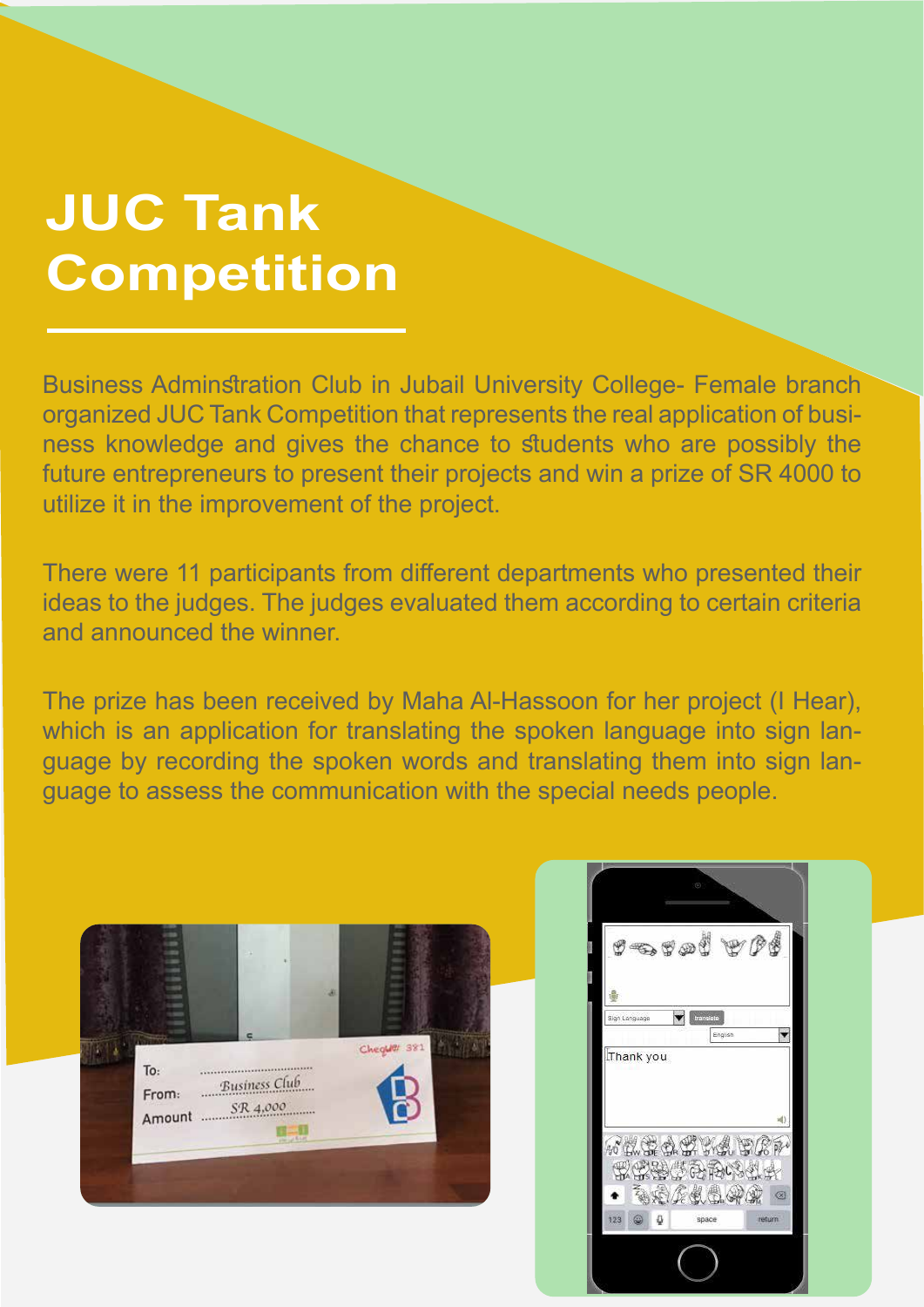#### **Reader of the Semester Competition**

English Club at Jubail University College- Female branch conducted (Reader of the Semester Competition), where 11 participants from different departments have enrolled.

 The competition was divided into two main parts, the first one was to present the selected book and the second part was to discuss the book content and ideas with the panel by answering their questions, there were two sets of breaks between the rounds where the trainee Anwaar Al-Somali presented a fun interactive activity for the audience .

At the end,the facilitator announced the winners as follow: first place winner: Najed Al-Thumari, Second place winner: Ghada al-Ghadali and the Third place winners: Rima Al-Mudara and Norah Al-Khaldi.

## **Poetry Out Loud Competition**

The English Club in Jubail University College-Female Branch held its third Poetry Out Loud Competition that aims to encourage the students and enhance their skills in creative writing and public speaking. The Competition was divided into three rounds: the first round dedicated to reciting long poems, second round for short poems and the final round for a descriptive poem about a picture. Ms. Ruba Mustafa hosted the event with the trainee Dalal Al-Luhaidan; both welcomed the attendees as well as announced the opening of the event that was a recitation of the poem 'Phenomenal Woman' by Maya Angelou that fit perfectly with the theme of the event which was 'Empowering Women'.

The judging panel consisted of three members from the English Language department, and four students participated in the competition. The First winner: Nadeen Al-Ansari. The second winner: Anwaar Al-Somali and the third winner is: Tahani Al-Ahsaey. In the end, the English club supervisor Ms. Shaikah Al Yalak encourages the students to participate in the upcoming events and competitions of the English Club.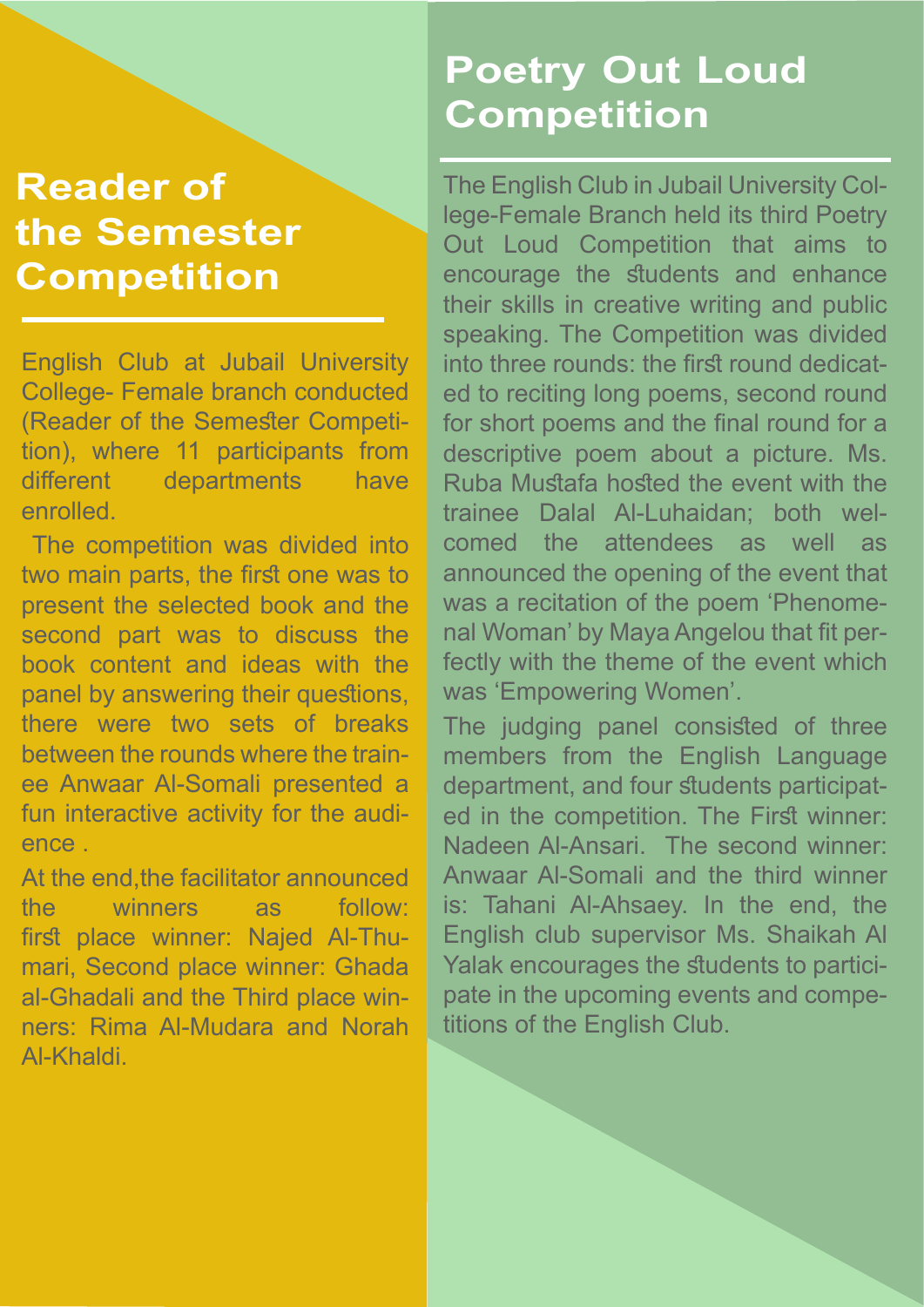#### **Talent in Focus" Competition For the Year of 2017-2018**

The Business Club in Jubail University College- Female Branch organized "Talent in Focus" competition that is conducted annually and for the third time. The competition aims to highlight the students' talents, skills and bring up the competitive sprits which brought excitement among the students. The students presented their skills in marketing, management, and communication through answering several questions in general math, geographic, and business-related questions. The competition ended with honoring the winning team.

## **CS Day**

The Computer Science Club in collaboration with the Leaders Club, organized an activity entitled "CS Day", which revolved around how to develop electronic games, the activity took a place on Tuesday, 19 December 2017 in the college backyard.

The activity included many educational and entertainment corners such as: (Introductory sections on how to develop electronic games, encryption corner Powers & struggle of women in CS, Top leaders in CS, electronic and animation games, and snacks and coffee corner).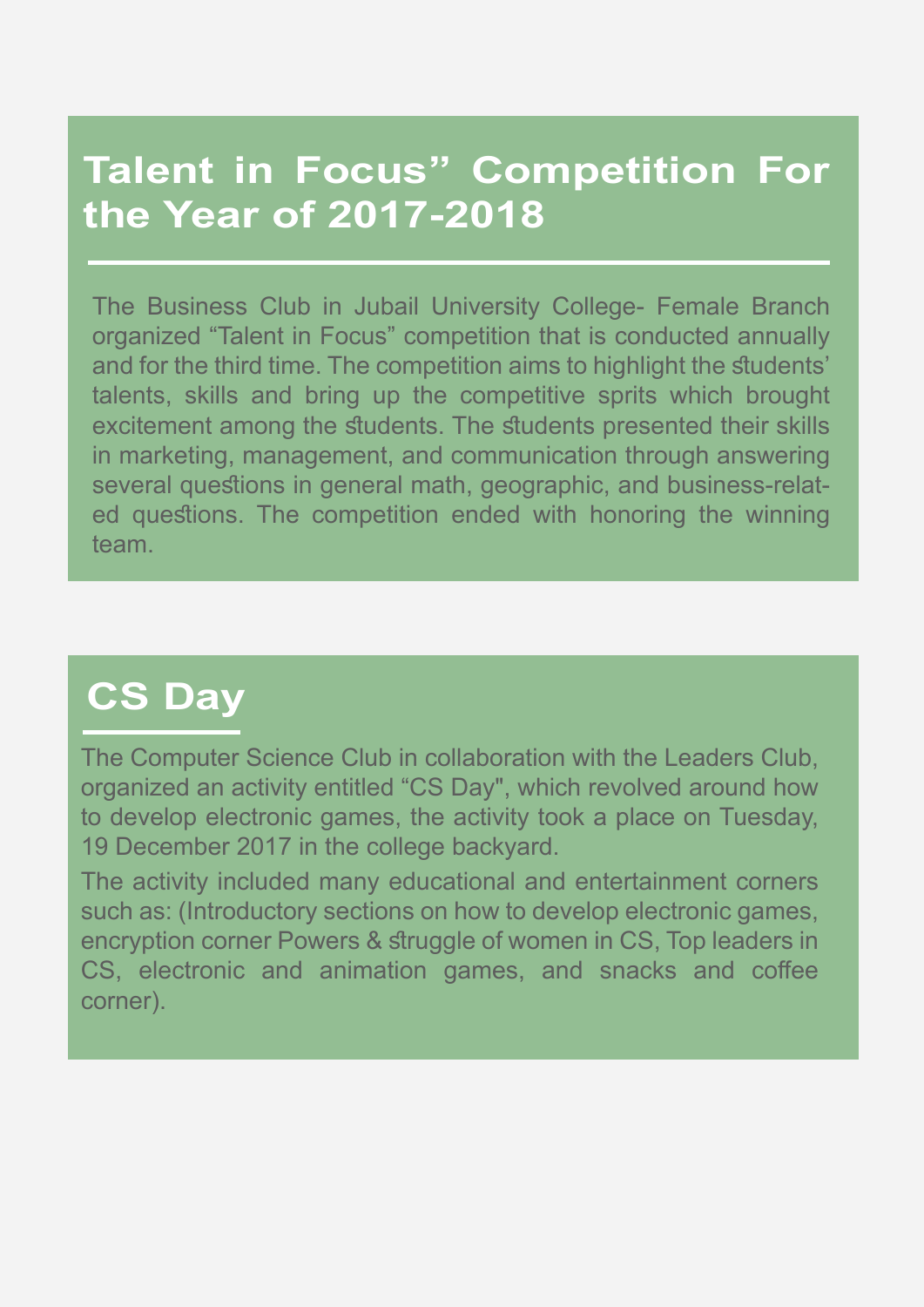#### **Translation Competition**

The English Clubs in Jubail University College- Female Branch held its first Translation Competition. The competition aims to encourage the students to fuel their passion in the translation. Ms. Ruba Mustafa and the trainee Dalal Al-Luhaidan hosted the event and welcomed the judging panel that consist of three judges.

The competition was divided into two rounds, the first round relied on the participants' written translation of a text from English into Arabic, participants had the chance to share the difficulties faced while translating the text with the audience as well as the judges, the second round was based on interpretation where the participants had to orally translate an audio from English to Arabic. Three participants have joined the competition, it is worthy to note that students from other departments have participated in this competition and were very welcomed to do so. First place winner: Jumanah Issa (Management Information System), Second place winner: Asma Al-Taweel (English Department) and the Third Place winner: Deemah Al-Saleem (English Department).

#### **Business Adminstration Club Organized "Faculty Inspirational Talk"**

Business Adminstration Club organized Faculty Inspirational Talk event, where Ms. Ghadah Al-Khayat and Ms. Wafa Al-Osaimi faculty members from Business Adminstration Department delivered an inspirational talk to the students. They presented their professional experience and discussed the challenges that they faced during their career life. Ms. Ghadah summarized her speech into valuable lessons related to career building and professional ethics. In addition, Ms. Wafa discussed the importance of the personal mission and the appropriate approach toward accomplishing the objectives.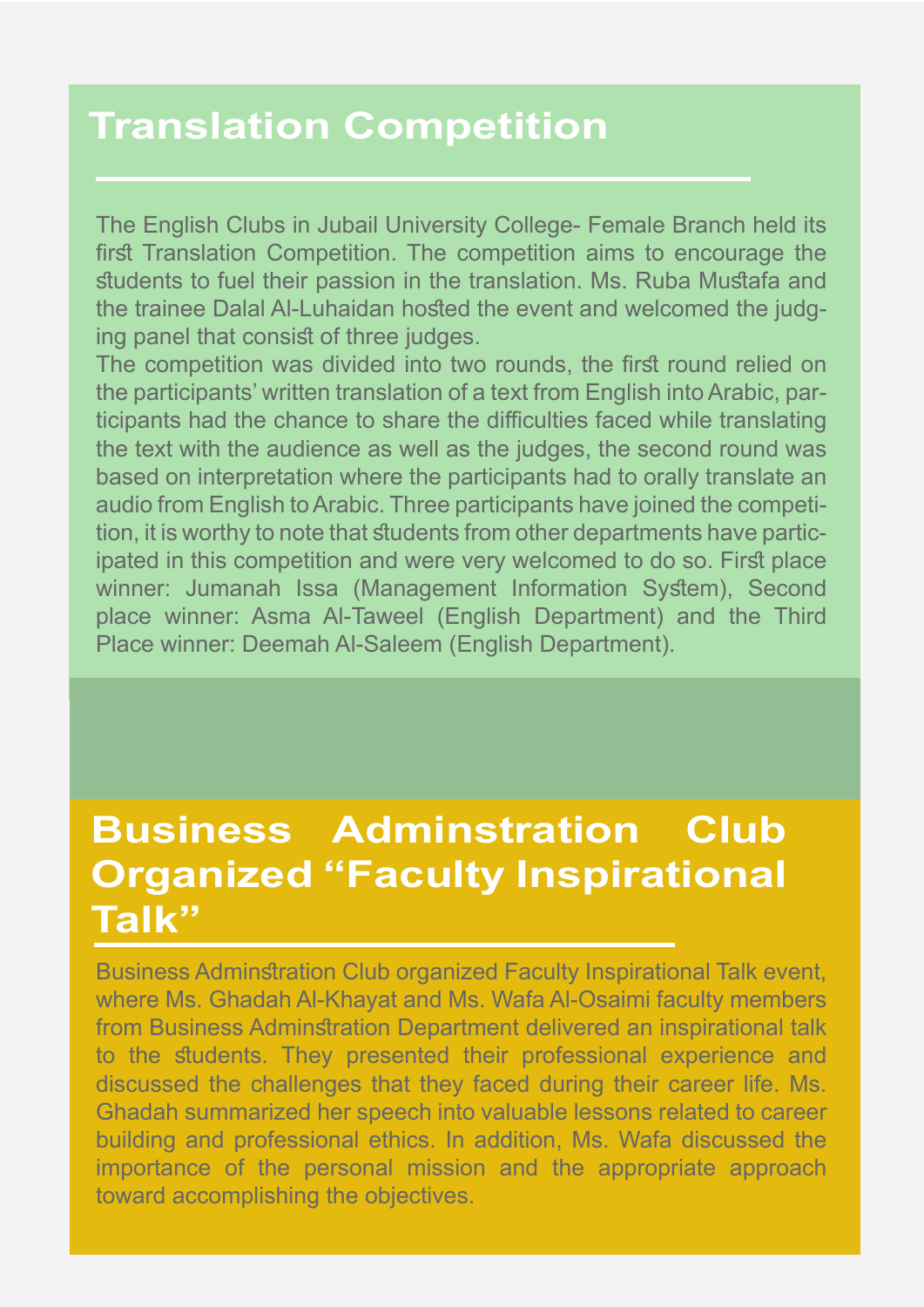# **Ezhar**

The cultural club in Jubail University Collage held its exhibition under the title of "Ezhar" which has been conducted for two days as an extension of the enrichment activities and to develop the talents that the club is targeting within its' values and goals.

The exhibition included a cultural program with the participation of the faculty members and the cultural club members. A gallery of students' talents in painting, calligraphy, photography, and editing, cinematic and cosmetic makeup was held on the side of the exhibition. It's worth to mention that the most essential goal is to connect art with literature. The exposition had received a distinguished presence for its' different cultural aspects and to support the talents of the students.

The Cultural Club extends its sincere thanks and appreciation to all of the participated sponsors.

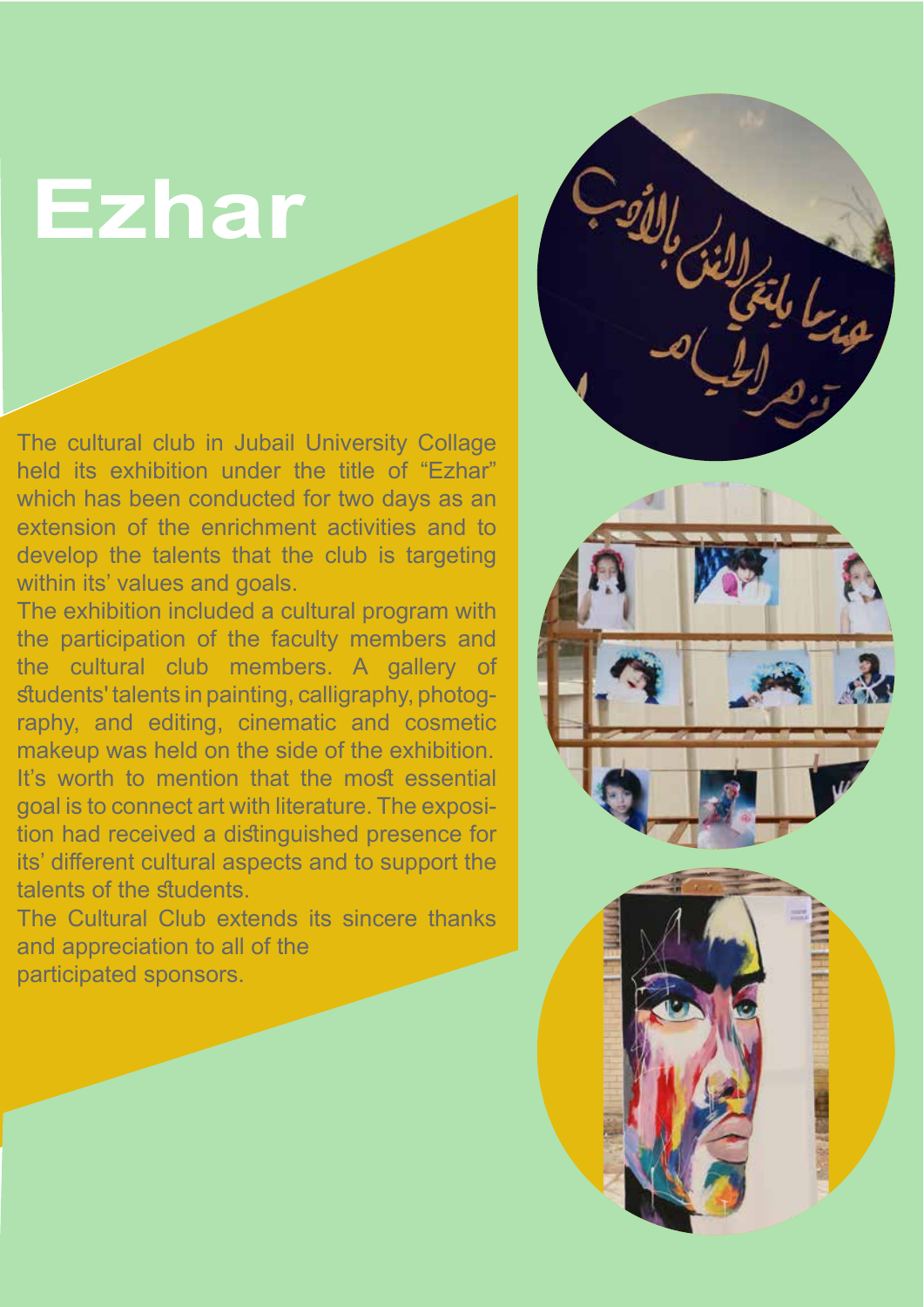# **The Art of G i v i n g Bazaar**

The Student Activities office at Jubail University College- Female Branch organized The Art of Giving Bazaar in cooperation with the student clubs for two days. The bazaar aims to strengthening the idea of giving for the students from various aspects and to encourage them to be involved in the voluntary work as it's a way of a country development.

The Bazaar included a variety of ideas that supports the theme of the activity, where the cultural club participated in a booth that spread the idea of farming and seeding plants on the earth, whereas the Computer Science club presented a workshop in Fixing, installing, and cleaning computers as well as smart devices and the Business club added the entertaining attribute to the Bazaar by making interactive games for the attendees.

The Bazaar was a huge success. Students, staff, and faculty members attended the event and showed their appreciation for the efforts of the event organizers



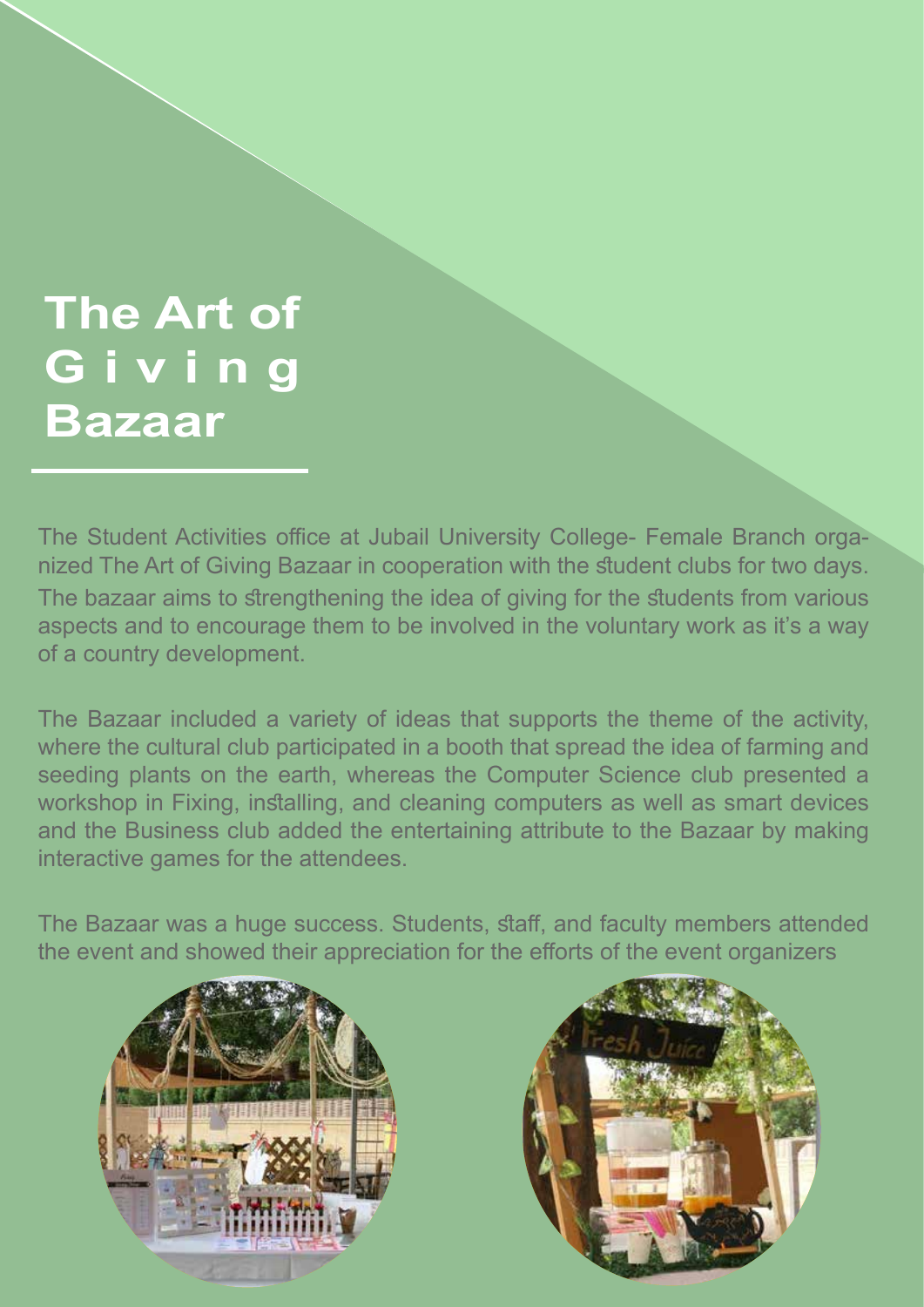# **Social Activities**

## **A L M o u s a Hospital Visit**

Jubail University College represented by Leaders club members had organized a visit to (Al Mousa ) hospital in Jubail Industrial City in Monday December 11,2017 In the context of humanitarian and community initiatives . The visit included a tour of the various sections of the hospital, offering gifts to patients and bringing joy to their hearts, wishing them speedy recovery .

#### **Winter Cover**

In cooperation with the Business Club and the Leaders Club, RFD Volunteer Club has organized its annual activity (Winter Cover). The clubs provided 50 winter bags and distributed them to foreign workers. The bag contains a winter scarf, gloves and a head cover, and distributed 20 heaters for workers from the in/outside the college.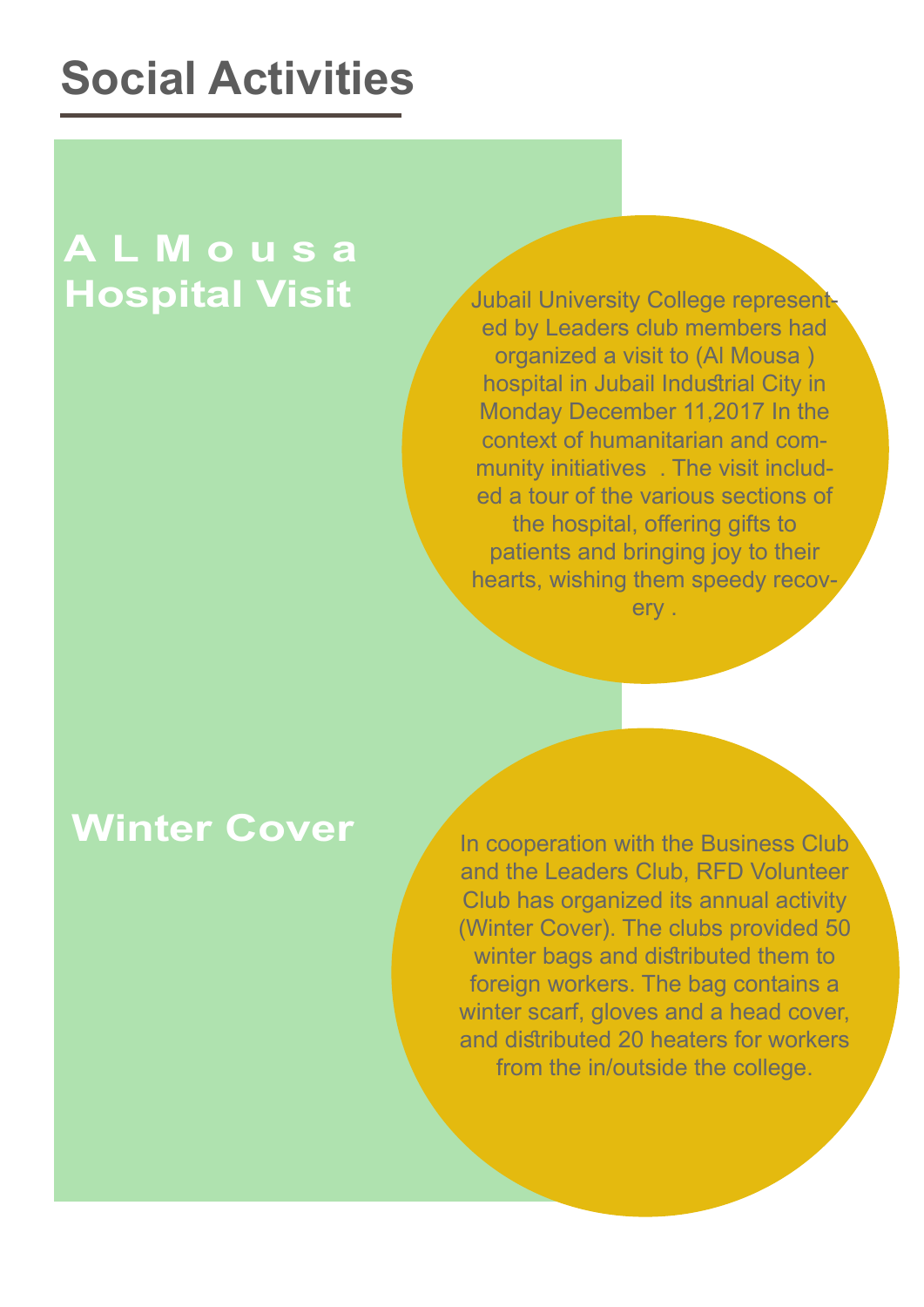#### **"Steps to Self-Esteem" Seminars**

The Guidance and Counseling Unit at Jubail University College-Female branch organized series of awareness seminars entitled "Steps to Self-Esteem" during the first semester 381, which aimed at maintaining the Islamic principles and the social values of the female students, as well as developing the students' intellectual and cultural skills and leading them to the right direction. 1st Session: entitled as "Companionship Manners" presented by Ms. Abrar Al-Dakhil, faculty member in the General Studies Department. In which she talked about the effect of the companionship and presented the best example of Prophet peace be upon him with Abu Bakr Al-Siddiq and concluded with the manners that should be practiced among the friends.

2nd Session: entitled as "Know your Heart" presented by Dr. Walid Balali, faculty member in the General Studies Department, his aim was to clarify the impact of the healthy heart on human life and discussed the types of hearts and the human's beliefs.

3rd Session: entitled as "Forgotten Beauty" presented by Ms. Mayad Al-Shihri faculty member in the General Studies Department, she discussed the essence of beauty and its impact on the individual's life.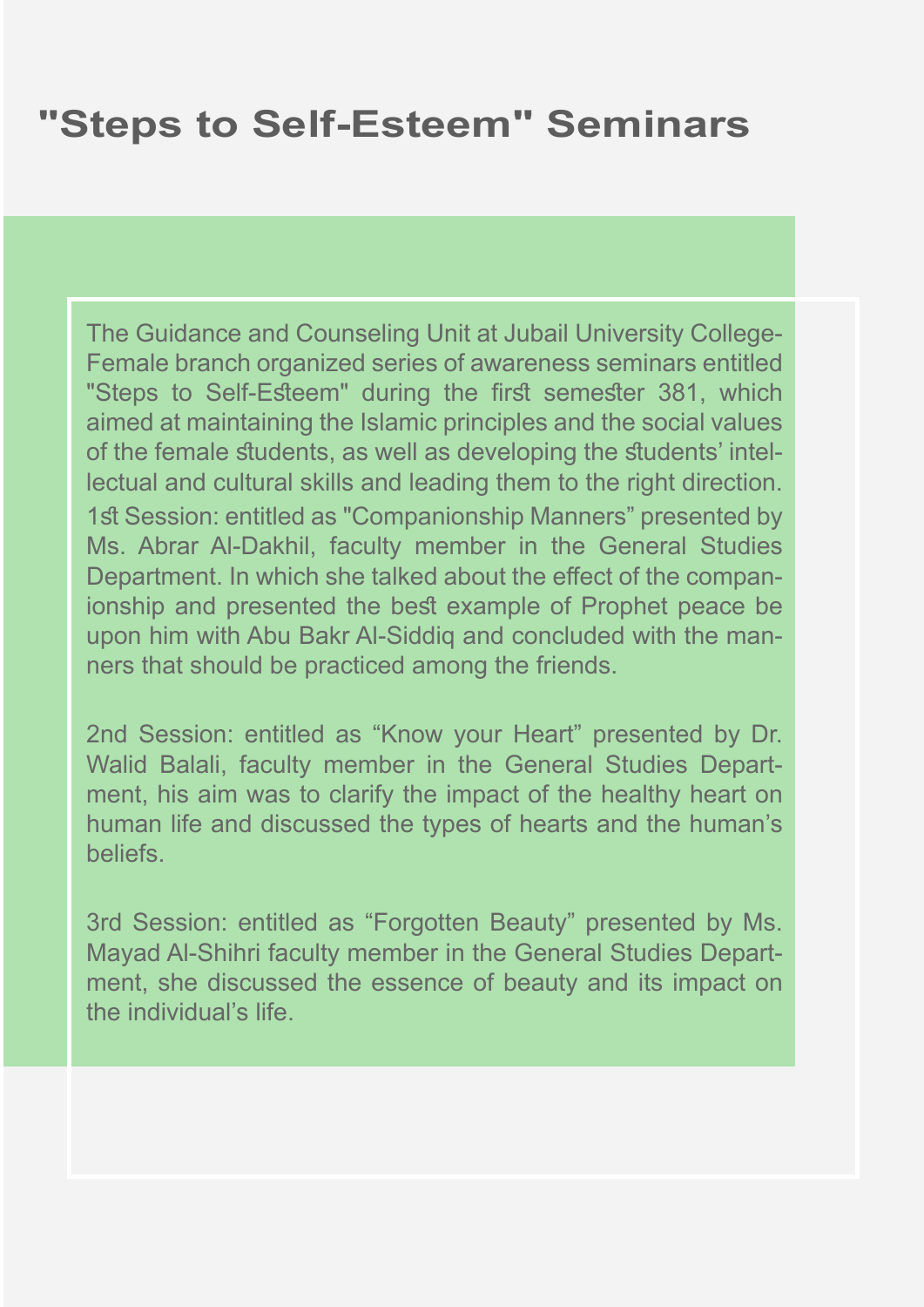## **"Series of Students Success" Seminars**

The Guidance and Counseling Office in cooperation with the Academic Guidance Committee at Jubail University College-Female Branch organized the second series of Student Success Seminars. Five seminars were conducted during the 381 semester in various academic fields that aimed to help the students to achieve academic success and strive for academic excellence as well as accomplish the following objectives:

•Taking advantage of the provided tips in the learning opportunities.

•Improving and developing academic skills to facilitate the learning process.

•Improving the students awareness of the college learning resources.

•Effective use of technology resources.

•Improving the decision making skills.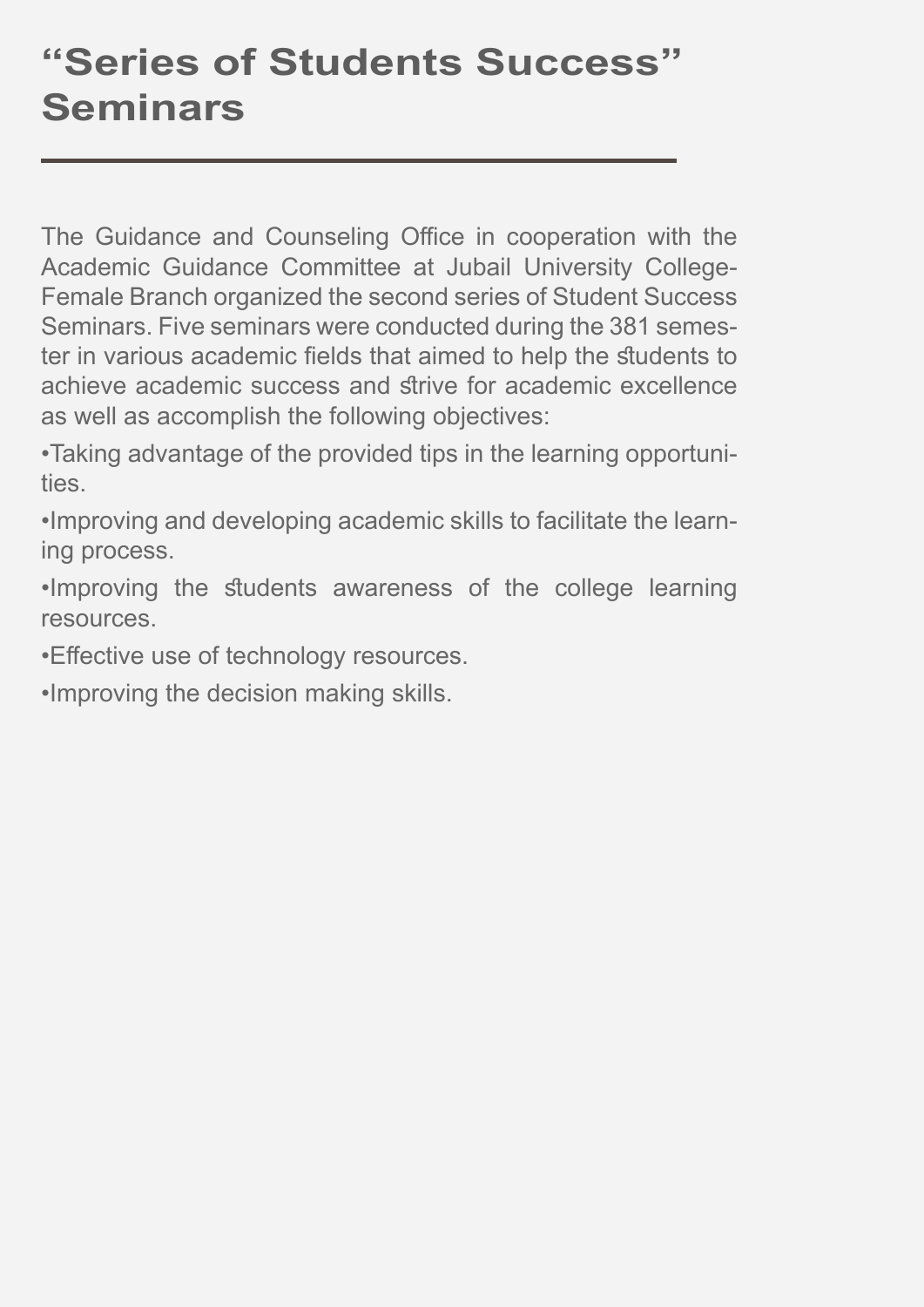## **Adaption to the University Life**

Guidance and Counselling Office in Jubail University College– Female Branch conducted a course titled "University Life Adaptation Skills" presented by Dr. Yasmin Al-Ghafri from Health Services Program of Royal Commission in Jubail. The course targeted the preparatory year students in the college to focus on the most important skills that should be acquired to help the student adapt to the requirements and nature of the university life. In addition, the presenter illustrate ways to overcome stress, anxiety and tension associated with the stage of change.

#### **An-nour Arrabani Exhibit**

Rafeef club has initiated an exhibit exhibiting some of God's names written on banners with a brief explanation of that name. Club members take the visitors into a tour throughout the exhibit starting with pleasant refreshments and warming up with general and important information about God's beautiful names. After that, visitors can go around the exhibit reading banners, listening to Club members explanation and watching a video. At the end, the visitor has been given a book about God's names, and a free space to express her opinion about the exhibit.



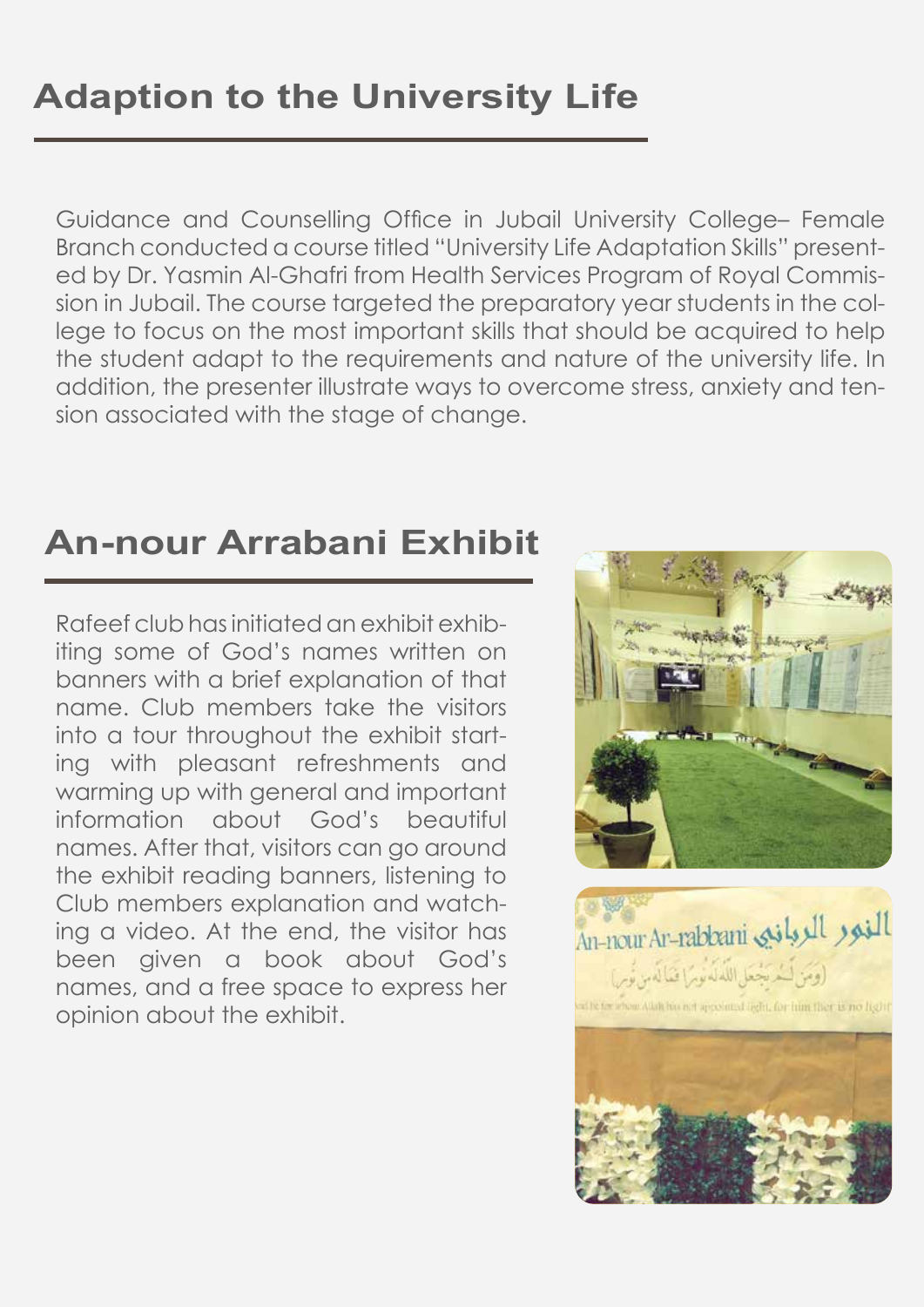#### **Breast Cancer Awareness Campaign**

Jubal University College represented by the Student's Activities Office, Counseling & Guidance Unit and the General Committee for Student Activity Clubs conducted an awareness campaign for the breast cancer prevention on Tuesday 24/10/2017.

The campaign presented some findings on the breast cancer causes, symptoms, diagnosis as well as the centers available in the Kingdom of Saudi Arabia that is specialized for cancer prevention and treatment.

Health Services Program of Royal Commission in Jubail have participated by providing an awareness brochures.

The campaign has received support from outside parties and a great response from the students and faculty members.





#### **Teacher's Day**

Jubail University College- Female Branch celebrated the World Teacher's Day. Interior Design Club, Business Club, RFD Volunteer Club, and the Leaders Club participated to organize the event where they distributed souvenirs and expressions of thanks and gratitude to the faculty members. This activity has received a great response from students and faculty members.

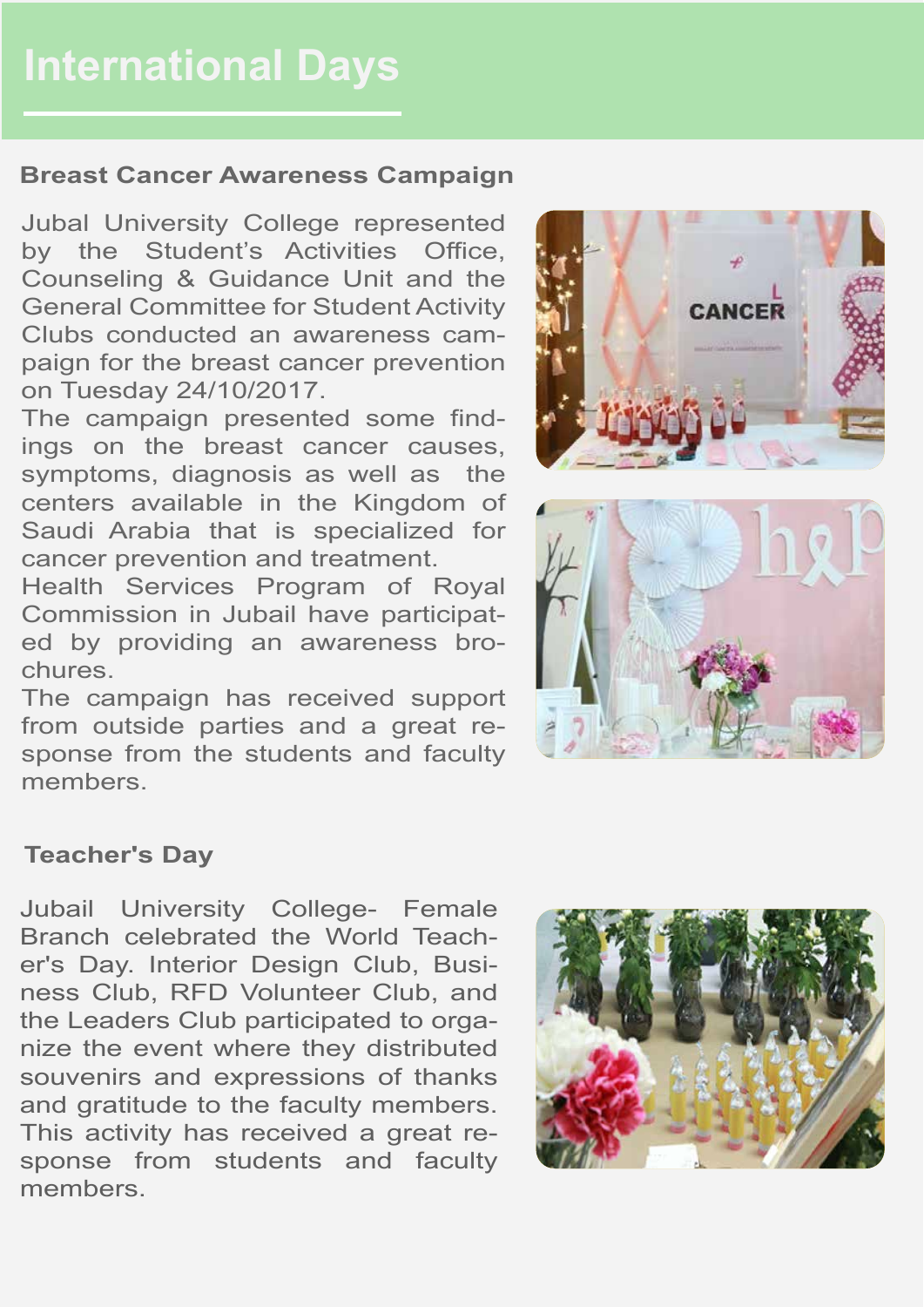#### **The Outdoor Breakfast "Let's Brunch"**

The Student Council at the female branch organized an outdoor breakfast titled "let's brunch", which aims to spread joy and entertainment in the college.Variety of activities were organized, where the student council members manage to support 13 small business projects and develop games in country style which added an aesthetic touch to the activity location. 950 visitors attended the event and the activity achieved its desired objectives in spreading fun between the students, staff and faculty members



**Games Day** 

English Club at Jubail University College- Female Branch hosted the 'Games Day' activity that targeted the Prep-Year students in the college.

The event was divided into three entertaining yet informative challenges for the students, they were able to test their knowledge in an enjoyable environment.

The first challenge was the spelling competition, the second challenge was to pronounce complex sentences in English" Tongue Twisters", the third challenge was to form a group of students to answer various questions.

The winner for both Spelling and Tongue Twister Challenge is: Mayson Al-Dkhil, whereas for the third challenge the winners were: Shatha Al-Qahtani, Lama Al-Dossary, Samaher Al-Ghamdi and Asthma Al-Khalid.